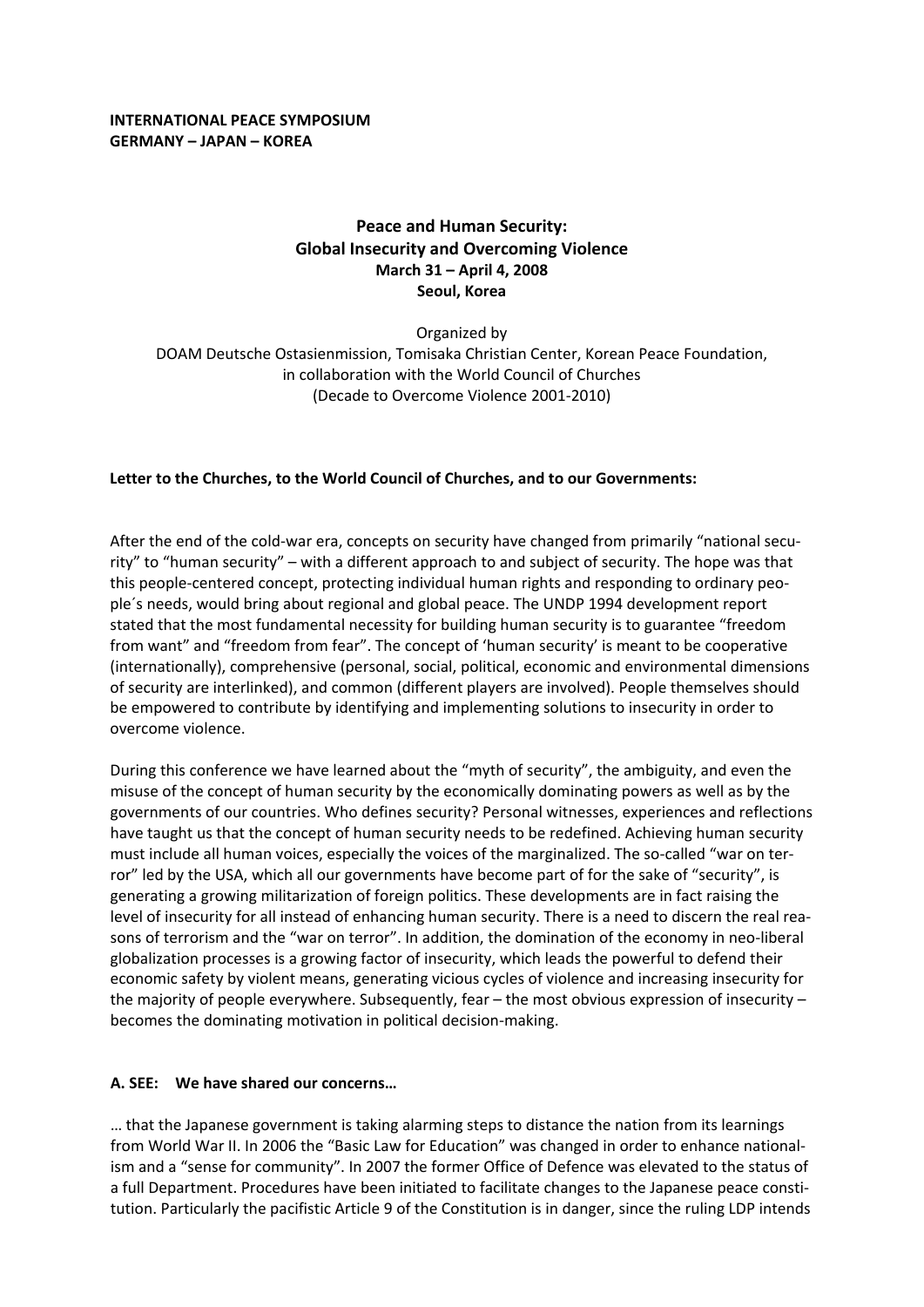to allow for a "self‐defence army" (*Jieigun*), contrary to the existing constitution, which specifies that "land, sea, and air forces, as well as other war potential, will never be maintained."

…that in Okinawa – as in many other parts of the world **–** the US military bases occupy lands, violate the self‐determination of the host‐communities, cause environmental damage, and lead to the loss of indigenous cultures**.** Above all, women and children suffer terrible sexual violence and rape by the foreign soldiers. These violations of human rights and of human security are accepted in the name of "national security" and defending democracy as the rationale of the US military presence. Combat and sexual violence are essentially tied together; militarized national security is closely linked with patriarchy, racism, and gender discrimination, since violence is intrinsic to the very structure of the military that controls others by force.

… that the Reform Treaty of the European Union (*Treaty of Lisbon*) is calling for "free *and* fair trade" and a "highly competitive social market economy" (Art. 3) at the same time. It will base "missions outside the Union" on "civilian *and* military assets" (Art. 42). The EU Treaty requires the right to carry out "joint disarmament operations" by "military means" in other countries but does not speak about disarming the EU. Instead, member states shall "improve progressively their military capabilities" (Art 42). In addition the *European Defence Paper* confirms "economic survival" as a vital interest of the EU and claims that military options are legitimate for "projecting stability to protect trade routes and the free flow of raw materials."

…that leading politicians in Germany speak in favour of weakening the distinction between inner and outer security. Plans to change the constitution are underway in order to allow for a militarization of inner security. A new concept of "linked security", which allows a linkage of different security forces to operate within the country and intervene in other countries, shall provide economic stability (which speaks against the UN‐Charter, Art. 51).

…that rising xenophobia is a challenge to "security" in Japan, Korea and Germany.

…that thousands of refugees who try to enter the EU are dying at the boarders. Migrant workers in Asia often are excluded from main‐line societies and treated disrespectfully; their human dignity is denied.

…that in North Korea economic security is not adequately provided (such basic needs as food, cloth‐ ing, medical care); Personal testimonies tell us about the severe risks that defectors face and their difficulties in finding their place in South Korean society.

… that in the Korean Peninsula the ongoing threat of nuclear war has been exacerbated by the recent statements of the South Korean government and its military officials. The Korean members of our Symposium reasoned that the possibility of a nuclear attack is low because the two countries are in‐ terdependent economically and culturally. The greatest fear of most Koreans lies in the possibility that the United States of America will be the instigator of pre‐emptive military attack on the North.

…that in South Korea the gap between rich and poor is ever growing; unemployment is a sign of the price the society pays for economic development. The poorest are excluded from the social safety net.

…that in all of our countries the income gap between the poor and the wealthy is widening. Neo‐ liberal globalization has ingrained economic values in the people and they do not care about the im‐ pact of these consumerist values. Moreover, the people have not been made aware of the impact of consumption on the environment. The concern about global climate change is well articulated but it does not include concern about climate justice e.g. use of energy, food, water and other resources.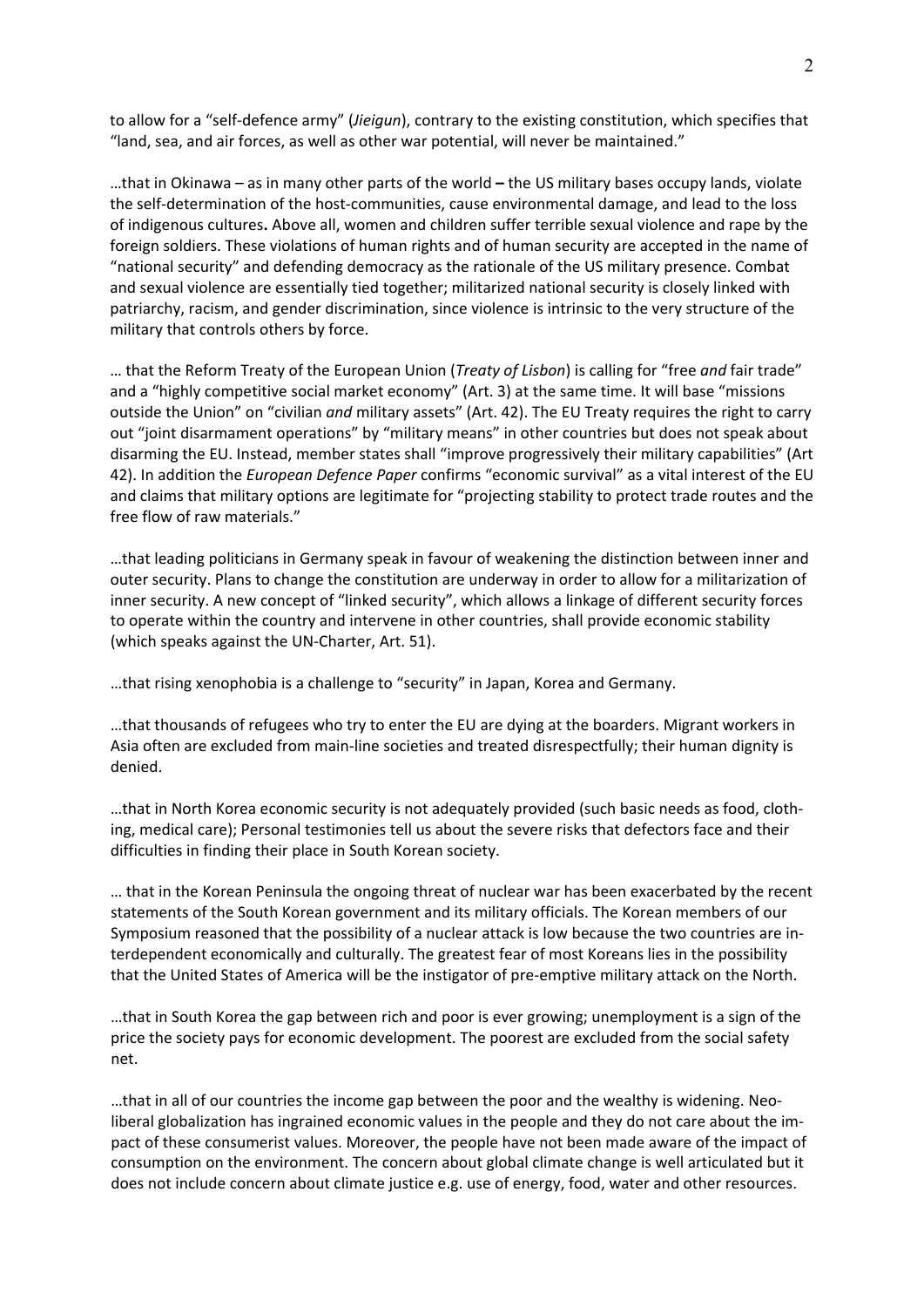### **B. JUDGE: We have been re‐oriented by our biblical and theological reflections**

The Biblestudy on Psalm 85 has reminded us about the interrelatedness of justice and peace. In revis‐ iting the New Testament passages of Luke 2 and Colossians 1 (Christushymnus) we have been re‐ minded of the Peace of Christ as a counter-story to the *Pax Romana* – as well as to all earthly empire**s**. From a Christian perspective, the empire´s concept of security is violent and exclusive, aiming at the elite´s happiness and enjoyment of their possessions (Josephus, Antt XIV, 156f), whereas the angel who announced Jesus´ birth by proclaiming "Glory to God" and "peace on earth" is speaking to ordinary people. In order to bring peace to the world, God is making himself/herself vulnerable by becoming human. "For in him all the fullness of God was pleased to dwell, and through him God was pleased to reconcile to himself all things, whether on earth or in heaven, by making peace through the blood of his cross."(Col. 1:19‐20)

This liberating gospel is the ultimate unmasking of political imperialist ideology. This Bible‐story en‐ tails a realistic anthropology; it informs us about our own vulnerability and the limits of human-made securities. Vulnerability is a mark of our being created; vulnerability is not to be deplored, but to be accepted and appreciated, for its counter‐side is our receptiveness, our ability for love, compassion, and sympathy. People will suffer and feel fear as long as they live, we cannot erase that by promising security. Only if people's basic needs are cared for, will fullness of life become possible.

"Do not be afraid" is the essential message of the 'gospel of the poor' (Luke). It is proclaimed to all, first of all to those who live on the margins of society, the poor, the oppressed, the most vulnerable who cannot "secure" themselves. Personal testimonies from those imprisoned during the time of the democratization movement in Korea tell us about the truth of this gospel. Faith in God – who be‐ came human in Jesus Christ – can be a liberating power from the restless search for security (*securi‐ tas*), since it provides certainty (*certitudo*). Therefore the primary goal for Christians can never be to achieve a high-scale security at the cost of others, but rather to work for peace and to strive to overcome violence and insecurity for all, starting with the weakest of society.

Based on these insights, for Christians the means to reach human security are crucial. Security will not be reached at the cost of some, nor by violent actions. In 1934, the young German theologian Dietrich Bonhoeffer went as far as to say "There is no way to peace on the way of safety… Peace is the opposite of security." Reading the signs of the time, he saw clearly the danger of a government that was ready to preserve its own security and build its own prosperity by exclusion and violence. There is no way to human security by violence. A realistic approach needs to build trust among peo‐ ple by sharing of power and resources. Human rights need to be strengthened, not weakened, in or‐ der to build confidence in political institutions. The degree of real human security will have to be measured by the implication those actions taken have for all within the *oikoumene*, first of all for the weakest.

### **C. ACT: We respond to the challenges**

We invite all the churches to pray for the following concerns together.

We welcome and support…

- …the formation of the "Ecumenical Forum for Peace, Reunification and Development Cooperation on the Korean Peninsula";
- …the organisation of the international Women's Network against Militarism to continue their work and enlarge the circle of participants;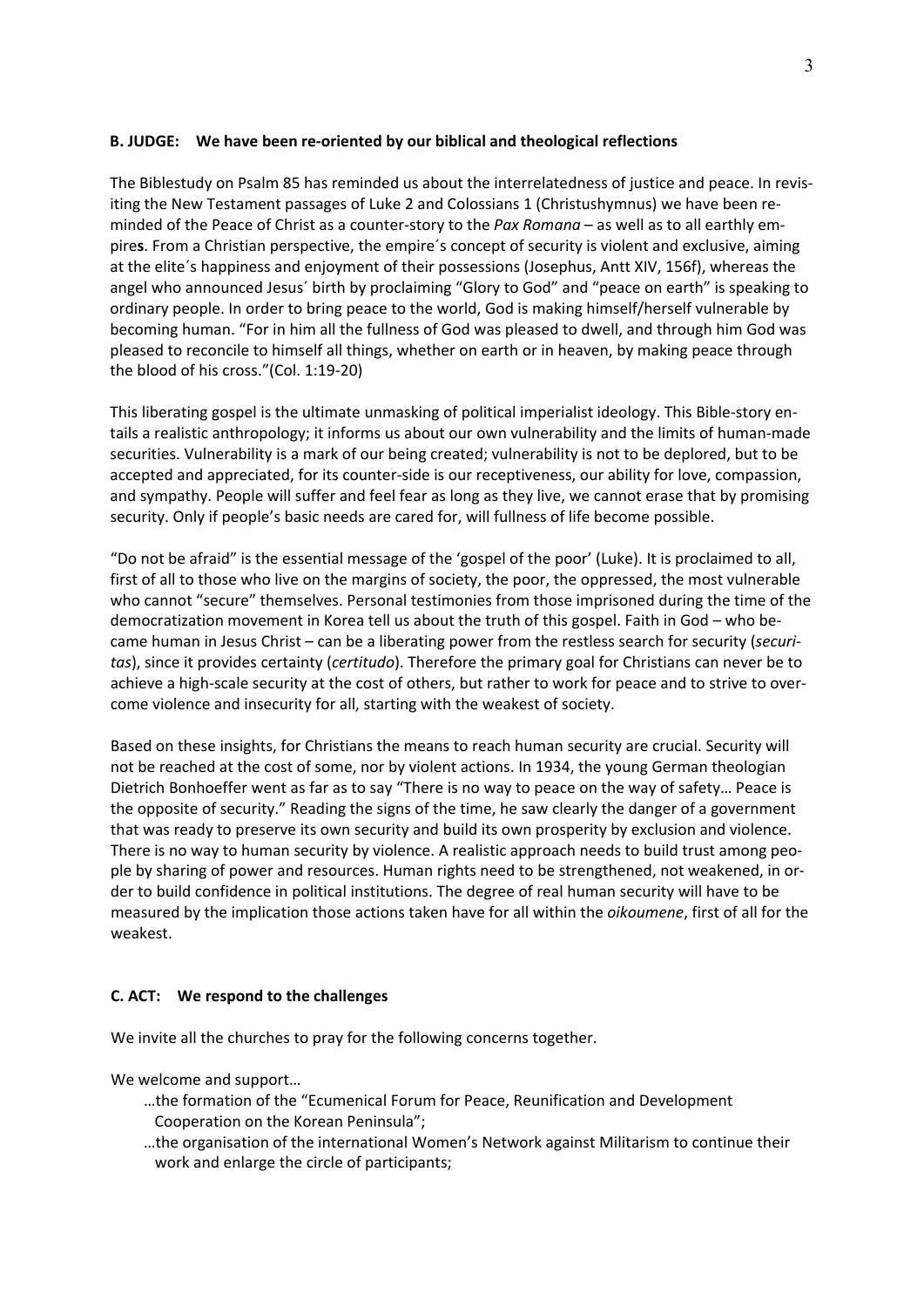- …the program of the EMS (Association of Churches and Missions in South Western Germany) to exchange personnel between the countries to create possibilities for mutual learning and integration (not assimilation).
- …every effort to interreligious cooperations for justice, peace and the intergrity of creation.

We invite our churches as well as churches all around the world…

- …to support and make room for foreigners and migrants in their midst;
- …to continue to invite people from different regions to get together;
- …to commit themselves to 'God's option for the poor'. In many contexts our protestant churches have become middle‐class churches and have left behind the poor in their midst.
- …to provide social education in order to become able to appreciate and celebrate cultural and religious diversity in pluralistic societies.
- …to encourage and support those initiatives and groups within and outside the church communities which engage actively in promoting justice, peace and the integrity of creation.

We recommend that a thorough monitoring process be initiated…

- …on the increasing involvement of the military in the "war on terror" (e.g. German troops in Afghanistan) and on how systems of surveillance have become increasingly pervasive;
- …on the activities of the mass media in creating fear and feelings of insecurity.

We need to…

- …collect good examples of and strategies for nonviolent peace‐making and case studies to enhance real "human security" for all, starting with the most vulnerable, and widely share these "good news" and methodologies;
- …strengthen democratic tools, by creating ways of direct participation of the people in each sector of society;
- …build up a network of people to discuss the subject of genuine security for all creation, as the basic need of life. Food, shelter, clothing, dignity, belief, race, etc. should be protected;
- …address the issue of growing militarization in Germany, Japan, Korea and other countries which impose fear on people. These countries believe in militaristic solutions to problems in other regions of the world;
- …encourage every country to adopt a resolution prohibiting their government from going to war, like the Japanese constitution Article 9, in order to break the cycle of war and violence.

We urge…

- …the lifting of economic sanctions (based on UN Resolution 1718) against North Korea;
- …that the armistice between North Korea and the U.S.A. must be changed into a peace treaty as soon as possible;
- …that the Korean peninsula becomes a nuclear arms free zone;
- …the South Korean government to give more freedom for conscientious objection;
- …that personal security will be guaranteed (especially for women and children, who are the most vulnerable);
- …that the Pyongyang Declaration by the former Prime Minister of Japan, Koizumi Junichiro, and the Chairman of the National Defence Commission, Kim Jong Il, of North Korea should be implemented as soon as possible for normalization of relations between the two countries.
- …the churches in our countries to express, through their partnerships with US churches, their concern that the USA should establish diplomatic relations with North Korea in order to strengthen the peace on the Korean peninsula.

During this Symposium we have heard that in Tibet more people have been killed, injured, and ar‐ rested. We are deeply concerned about their safety and we hope that these violations of human rights will stop immediately.